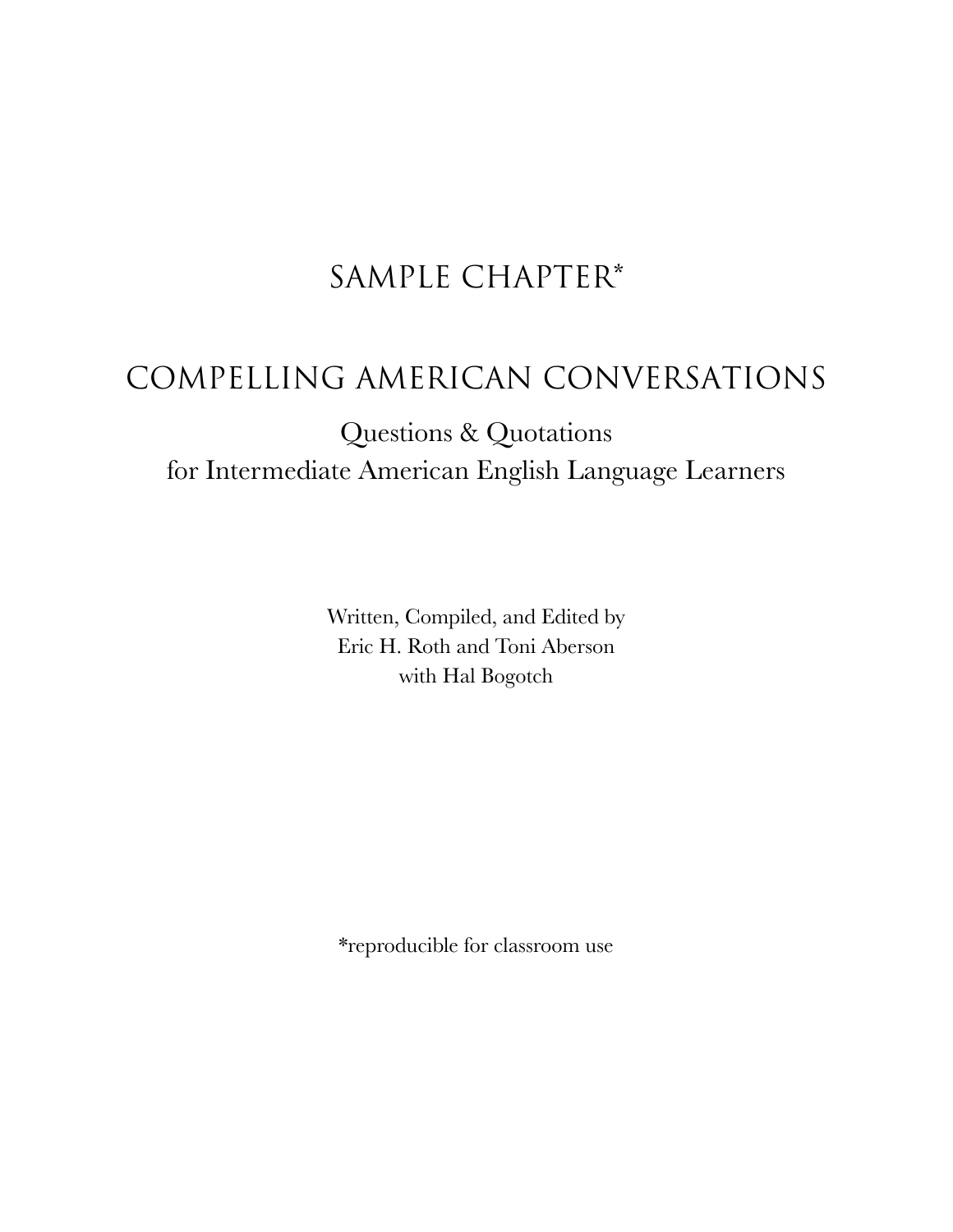|--|

## **m a k i n g a n d b r e a k i n g h a b i t s**



#### **S H A R I N G S T O R I E S**

How well do you know your own habits? Share something about your habits and find out more about your partner's habits in a friendly exchange.

- 1. How many hours of sleep do you usually get? Is that enough sleep for you?
- 2. What time do you usually wake up in the morning? Do you get up with the sun?
- 3. Describe your morning routine. Are you usually in a hurry?
- 4. What did you eat for breakfast today? Did you drink water, juice, milk, coffee, or tea?
- 5. How do you get to school? Do you walk, take a bus, drive a car, or ride a bicycle, scooter, or skateboard?
- 6. Can you describe a usual summer afternoon for you? A typical winter afternoon?
- 7. What tasks do you put off because you don't feel like doing them?
- 8. Do you often wait until the last minute to do things? Which things? Why?
- 9. What's your daily schedule like? Busy? Slow? Jammed?
- 10. What machines or electronic devices do you use every day?
- 11. Where do you and your family usually buy groceries? Do you go to supermarkets, smaller grocery stores, or farmers' markets? Why?
- 12. At the checkout counter, do you usually ask for paper or plastic bags? How often do you bring cloth or canvas bags?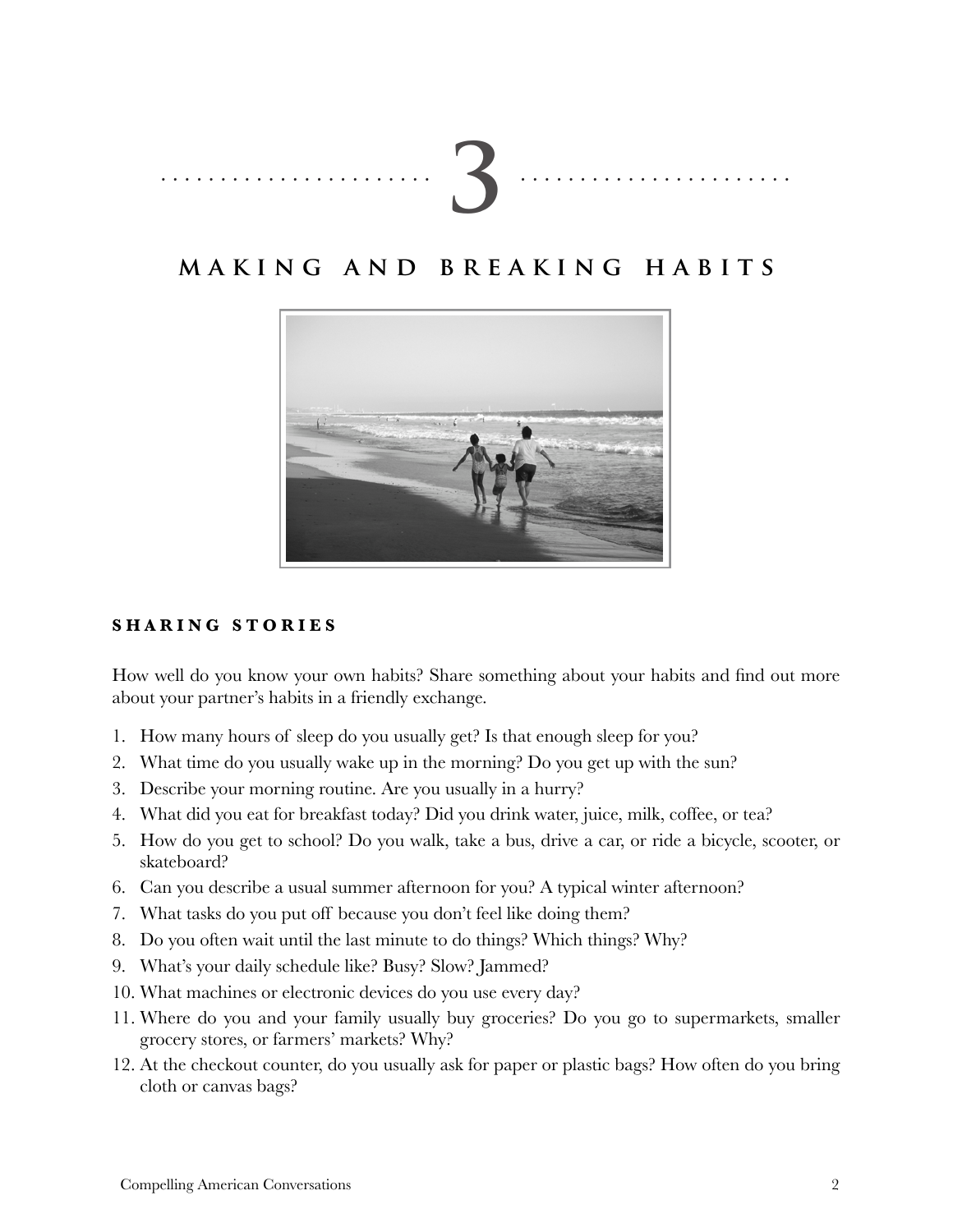### **E X P A N D I N G V O C A B U L A R Y**

Please circle the words that you know. Read the other definitions below.

| bargain   | curious   | exchange | habit    |
|-----------|-----------|----------|----------|
| lifestyle | oversleep | routine  | schedule |

| <b>bargain</b> , noun: an item offered for sale at less than the usual price; an agreement between a<br>buyer and a seller.                           |
|-------------------------------------------------------------------------------------------------------------------------------------------------------|
| <b>bargain</b> , verb: to try to buy a desired object by asking the seller to lower the price.                                                        |
| $\sim$ I like to shop for bargains in the markets and I often bargain with sellers at yard sales.                                                     |
| <b>curious</b> , <i>adjective</i> : having an active desire to learn about things.                                                                    |
| $\blacktriangleright$ I am curious about your college.                                                                                                |
| <b>exchange</b> , noun: something given in return for money or something else of value; a<br>conversation.                                            |
| $\sim$ Wynona exchanged a blue sweater for a red one after a short verbal exchange with the friendly<br>saleswoman.                                   |
| <b>habit</b> , noun: a repeated action developed over time; routine.                                                                                  |
| $\sim$ Grace developed healthy habits, such as eating right and exercising regularly.                                                                 |
| <b>lifestyle</b> , <i>noun</i> : the way a person leads his or her life.                                                                              |
| $\sim$ The college lifestyle fit Carlos: he ate three meals a day, studied hard at the library, slept six hours<br>every night, and smiled every day. |
| <b>oversleep</b> , <i>verb</i> : to sleep late; to fail to wake up on time.                                                                           |
| $\sim$ <i>Jake oversleeps when he stays up too late the night before.</i>                                                                             |
| routine, noun: repeated activities.                                                                                                                   |
| $\sim$ Leah's morning routine included making coffee and taking a shower.                                                                             |
| <b>schedule</b> , <i>noun</i> : a series of events organized by date and time.                                                                        |
| $\sim My$ schedule for Friday is full. Can we meet next week?                                                                                         |
| <b>schedule</b> , <i>verb</i> : to make an appointment.                                                                                               |
| $\sim$ I will schedule you to see the doctor next Tuesday at 3:00 pm.                                                                                 |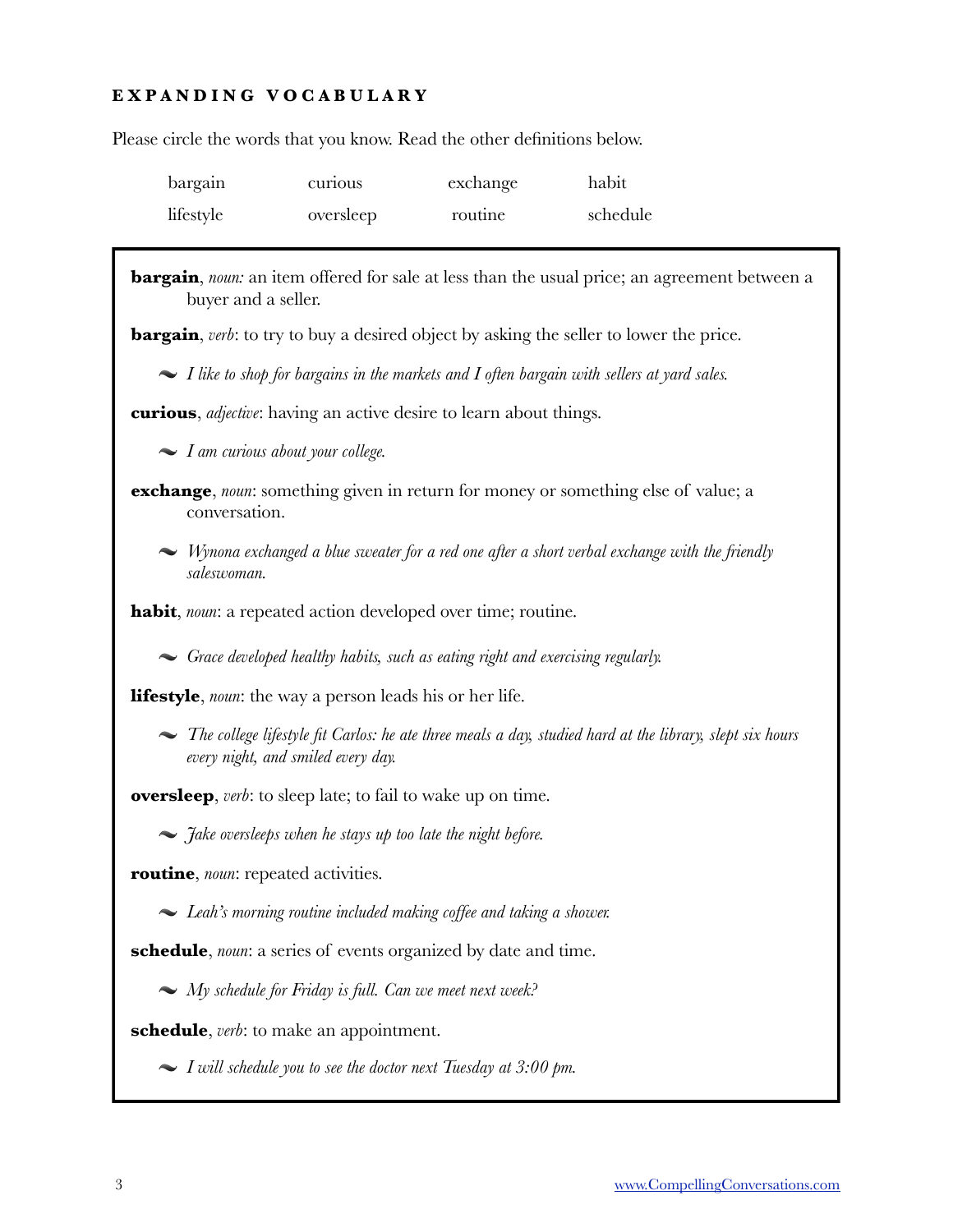#### **A S K I N G Q U E S T I O N S**

A. Select five vocabulary words in this chapter and write a question for each word. Remember to start your question with a question word (Who, What, Where, When, Why, How, Is, Are, Do, Did, Does, etc.). You will also want to end each question with a question mark (?). Underline each vocabulary word.

 $\otimes$  **Example:** Are you curious about the new basketball practice sessions?

1. ...................................................................................................................................................... 2. ...................................................................................................................................................... 3. ...................................................................................................................................................... 4. ...................................................................................................................................................... 5. ......................................................................................................................................................

B. Take turns asking and answering questions with your partner.

### **P A R A P H R A S I N G P R O V E R B S**

- A. What do the following proverbs and sayings mean? Discuss them with your partner. Circle your favorite.
	- ✦ Old habits die hard. —American
	- $\blacklozenge$  Doing nothing is doing ill. —Vietnamese
	- $\blacklozenge$  Whoever gossips to you will gossip about you. —Spanish
	- ✦ Good luck beats early rising. —Irish
	- ✦ Habits are first cobwebs, then cables. —Spanish
	- ✦ Time and tide wait for no one. —English
	- $\triangle$  Don't put it in my ear; put it in my hand. —Russian
	- ✦ To change and change for the better are two different things. —German
	- $\blacklozenge$  Cream rises to the top. —American
- B. Can you add two more proverbs related to the topic?
	- ✦ ................................................................................................................................................ ✦ ................................................................................................................................................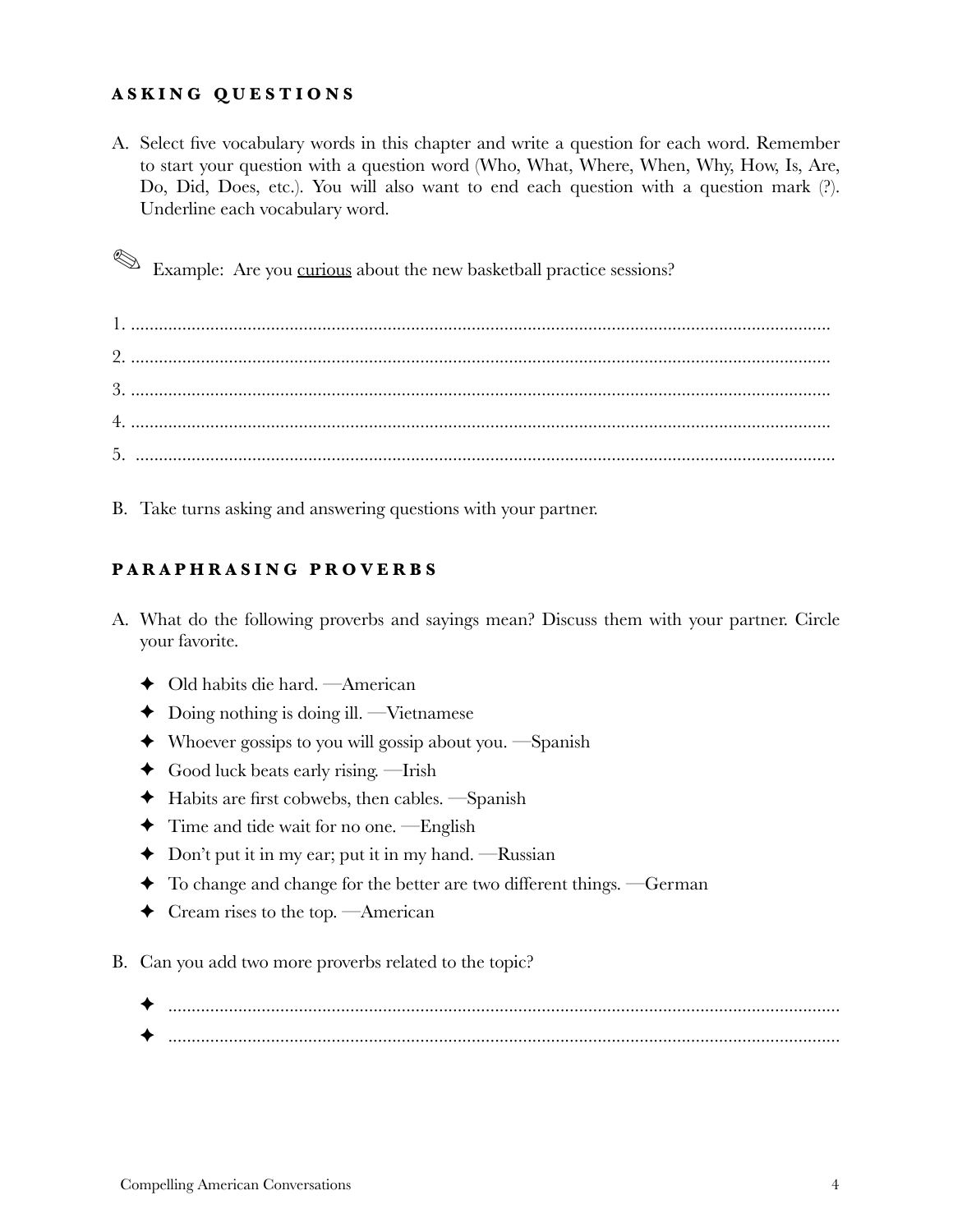#### **T H E C O N V E R S A T I O N C O N T I N U E S …**

- 1. What is your favorite time of day? Why?
- 2. Do you usually look for bargains when shopping?
- 3. What are your TV viewing habits? Do you always watch certain shows? Which ones?
- 4. How often do you use a computer? When do you check your e-mail?
- 5. What are some people's good or healthy habits?
- 6. What are some bad or unhealthy habits that people have?
- 7. Do you consider smoking cigarettes a bad habit? Why or why not?
- 8. What are some of your healthy habits? Which one is your favorite?
- 9. What are a few of your unhealthy habits? Which one do you want to break?
- 10. Do you feel that you usually make good use of your time? Why or why not?
- 11. Are you sometimes lazy? When?
- 12. Do you feel that things in your life are getting better or worse? Why?
- 13. How do your habits compare with those of your parents? Your friends?
- 14. Have your daily habits changed in the last few years? How?
- 15. Would you like to have been born around 1900? 2100? Why or why not?

#### **D I S C U S S I N G Q U O T A T I O N S**

Take turns reading these quotations out loud (or *aloud*) and discuss them with your partner. Mark your answers. Explain your responses.

| "Men's natures are alike; it is their habits that separate them." |                                                          |
|-------------------------------------------------------------------|----------------------------------------------------------|
|                                                                   | — Confucius (551–479 BCE), legendary Chinese philosopher |

 $\Box$  Agree  $\Box$  Disagree Why? ...............................................................................................................................

- 
- 2. "Nothing is in reality either pleasant or unpleasant by nature; but all things become so through habit."

 *—Epictetus (55–135), Greek philosopher*

 $\Box$  Agree  $\Box$  Disagree

 Why? ...............................................................................................................................

3. "The chains of habit are too weak to be felt until they are too strong to be broken."  *—Dr. Samuel Johnson (1709–1784), English writer* 

> $\Box$  Agree  $\Box$  Disagree Why? ...............................................................................................................................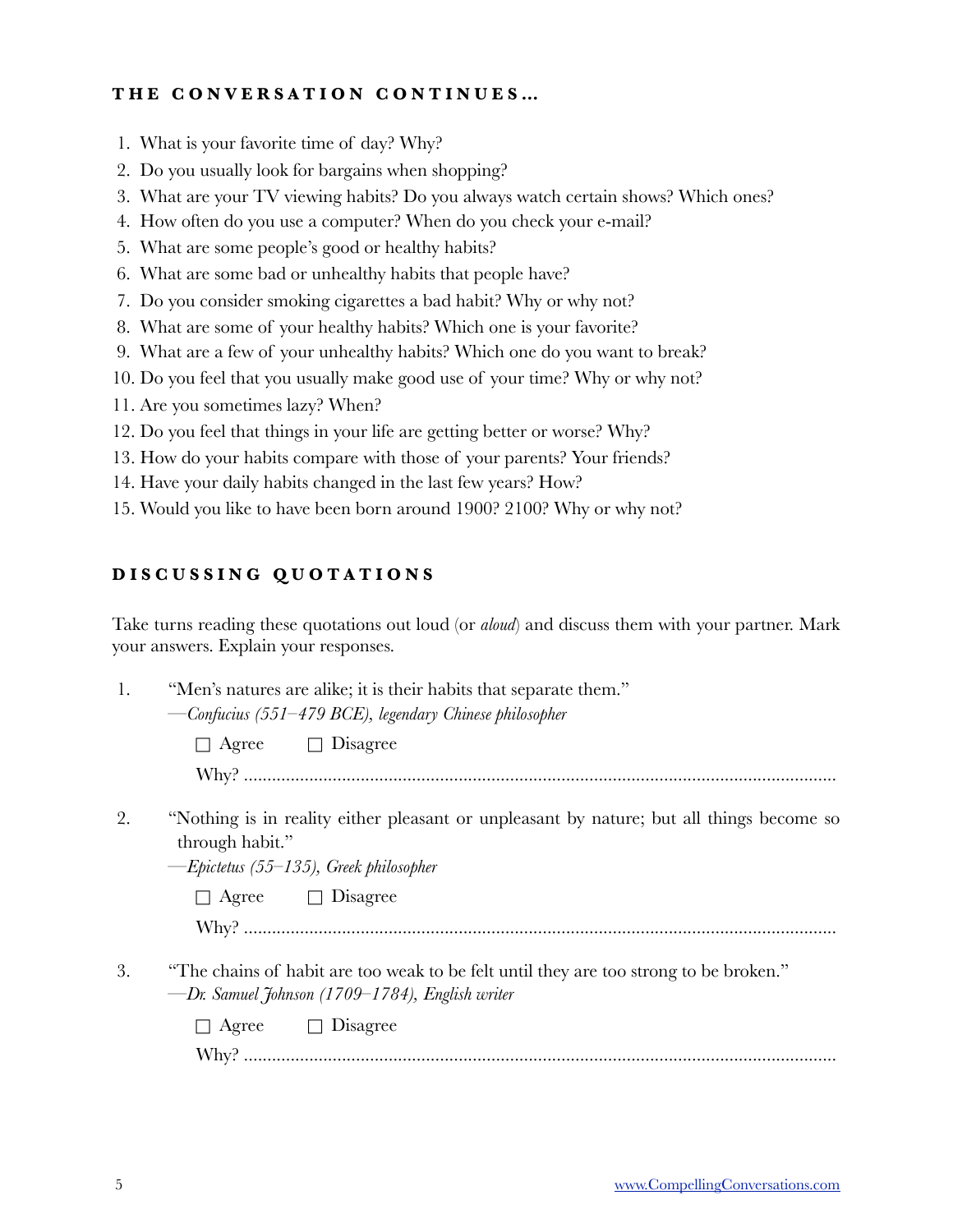| 4.  | "Nothing so needs reforming as other people's habits."<br>-Mark Twain (1835-1910), American novelist                                        |
|-----|---------------------------------------------------------------------------------------------------------------------------------------------|
|     | $\Box$ Agree $\Box$ Disagree                                                                                                                |
|     |                                                                                                                                             |
| 5.  | "Ninety-nine percent of all failures come from people who have the habit of making<br>excuses."                                             |
|     | -George Washington Carver (1864–1943), African-American scientist and inventor                                                              |
|     | $\Box$ Disagree<br>$\Box$ Agree                                                                                                             |
|     |                                                                                                                                             |
| 6.  | "Life never becomes a habit to me. It's always a marvel."<br>-Katherine Mansfield (1888–1923), New Zealand writer                           |
|     | $\Box$ Agree $\Box$ Disagree                                                                                                                |
|     |                                                                                                                                             |
| 7.  | "The unfortunate thing about this world is that good habits are so much easier to give up<br>than bad ones."                                |
|     | —W. Somerset Maugham (1874–1965), English novelist                                                                                          |
|     | $\Box$ Agree $\Box$ Disagree                                                                                                                |
|     |                                                                                                                                             |
| 8.  | "Any man who reads too much and uses his own brain too little, falls into lazy habits of<br>thinking."                                      |
|     | -Albert Einstein (1879–1955), American Nobel Prize-winning scientist                                                                        |
|     | $\Box$ Agree $\Box$ Disagree                                                                                                                |
|     |                                                                                                                                             |
| 9.  | "Curious things, habits. People themselves never knew they had them."                                                                       |
|     | -Agatha Christie (1890–1976), British novelist and playwright                                                                               |
|     | $\Box$ Agree $\Box$ Disagree                                                                                                                |
|     |                                                                                                                                             |
| 10. | "For many, negative thinking is a habit, which over time becomes an addiction."<br>-Peter McWilliams (1949-2000), American self-help author |
|     | $\Box$ Agree<br>$\Box$ Disagree                                                                                                             |
|     |                                                                                                                                             |
|     |                                                                                                                                             |
|     | "We are what we repeatedly do.                                                                                                              |
|     | Excellence, then, is not an act, but a habit."                                                                                              |

*—Aristotle (384–322 BCE), Greek philosopher*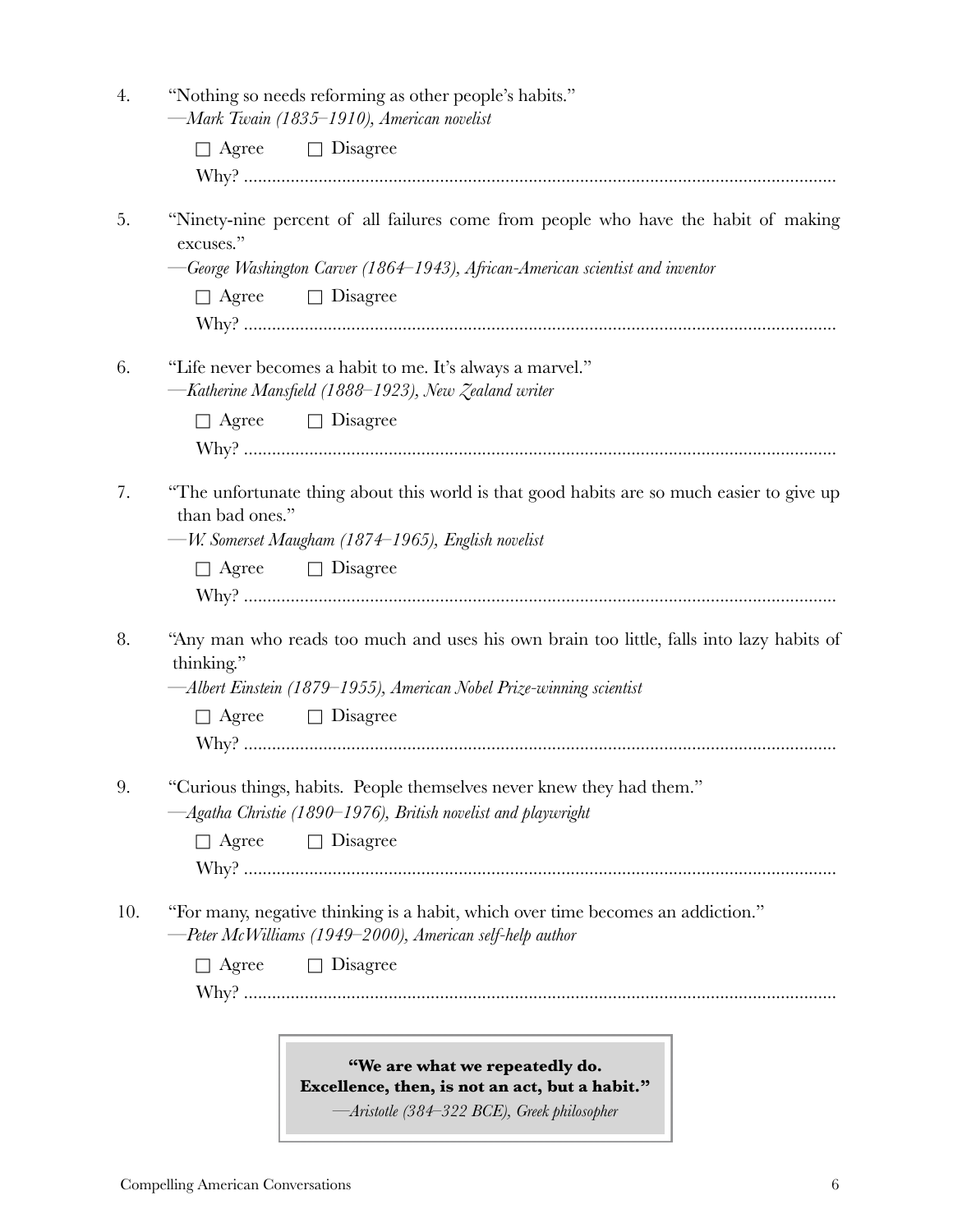#### **S E A R C H a n d S H A R E**

#### **How Do You Spend Your Time?**

| Class: |  |
|--------|--|

Enter the amount of time you spend on each of the following activities on a typical weekday. Use your best estimate or guess for each category.

|                                      | hours / minutes |
|--------------------------------------|-----------------|
| sleeping                             |                 |
| eating and drinking                  |                 |
| housework/cleaning up                |                 |
| attending classes                    |                 |
| working at a job                     |                 |
| commuting/driving                    |                 |
| playing sports and exercising        |                 |
| watching TV                          |                 |
| attending religious services/praying |                 |
| socializing and relaxing             |                 |

For any of the above activities, would you say that you spend more or less time on it, compared to other students in your class?

To compare your results to those of the average Americans by groups, visit the following website: **[http://www.nytimes.com/interactive/2009/07/31/business/20080801-metrics](http://www.nytimes.com/interactive/2009/07/31/business/20080801-metrics-graphic.html)[graphic.html](http://www.nytimes.com/interactive/2009/07/31/business/20080801-metrics-graphic.html)**

#### **"All the treasures of the earth cannot bring back one lost moment."**

*—French proverb*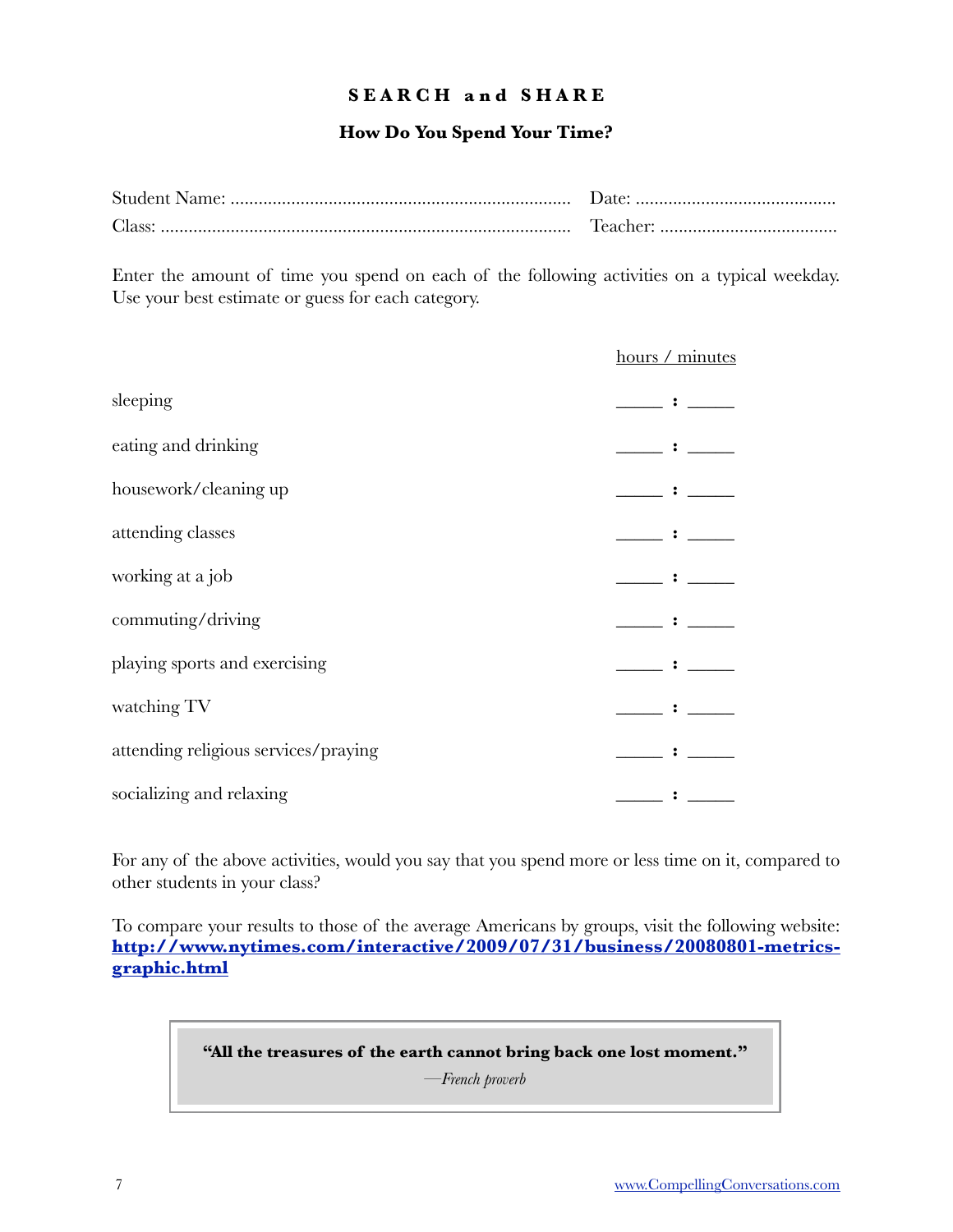#### "Early to bed and early to rise, makes a man healthy, wealthy and wise."

Benjamin Franklin (1706-1790), American author and Founding Father

### **CHAPTER 3 NOTES**

| . |
|---|

#### ON YOUR OWN

Write your schedule for one day. Remember to include meals and meetings. Share your schedule with your conversation partner. 

REMEMBER...

Work hard ... Reflect ... Choose wisely